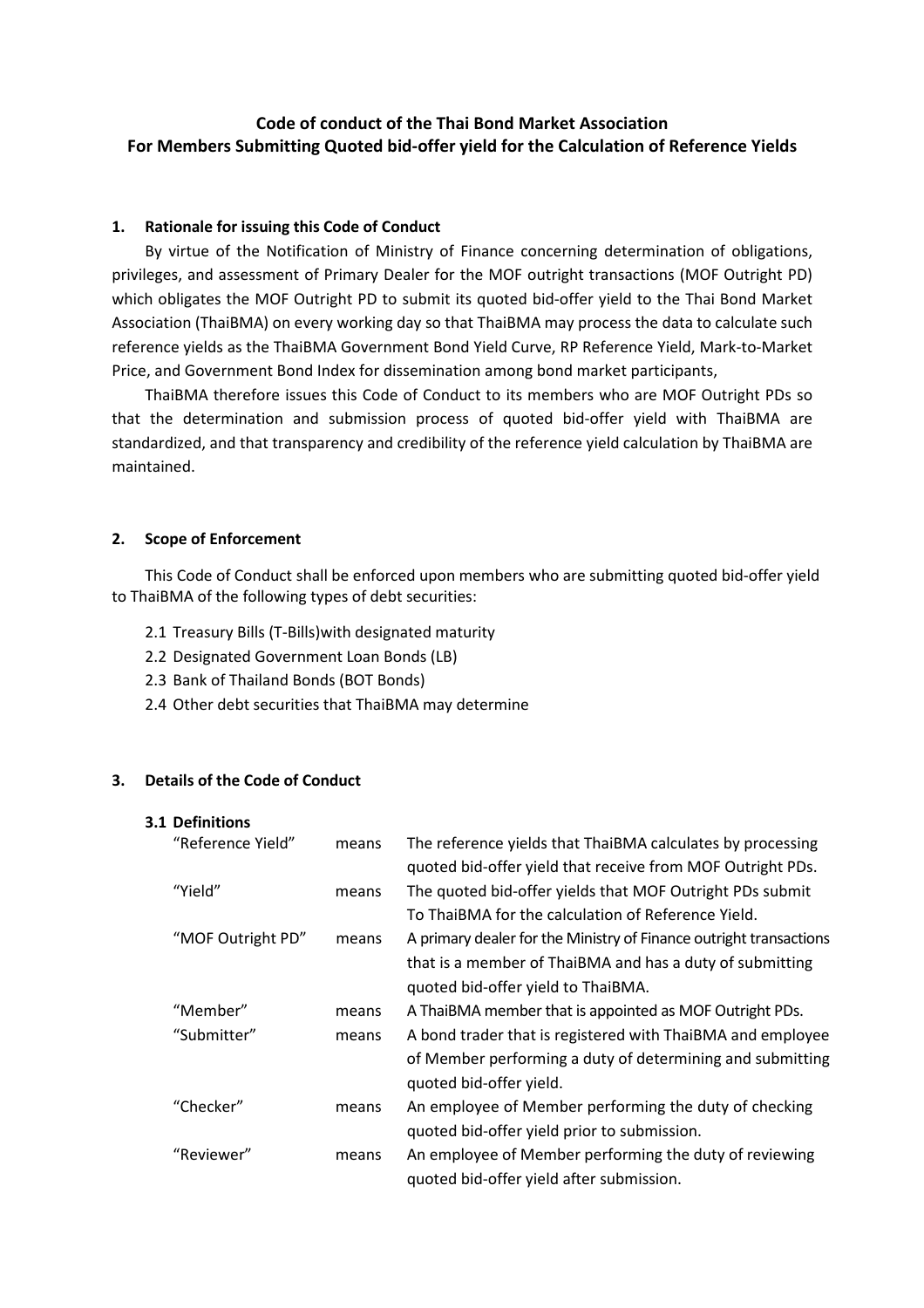## 3.2 Standard Operating Procedures

## 3.2.1 Related personnel

Member shall assign its personnel that are knowledgeable, competent, and appropriately experienced to perform the duty of Submitter, Checker, and Reviewer who hold a responsibility in each of the relating processes of determining and submitting quoted bid-offer yield as well as reviewing the quoted bid-offer yield after submission.

# 3.2.2 Supervision

- (1) Member shall arrange for processes to ensure that it can submit quoted bid-offer yield accurately, completely, and in a timely manner through the channel that ThaiBMA designates, and it shall also arrange for a business continuity plan which covers such processes for determining and submitting quoted bid-offer yield.
- (2) Member shall produce a manual which explicates practice guidelines and internal processes relating to the determination and submission of quoted bid-offer yield as well as post-submission review of such data. The operations manual must be endorsed by management of the responsible unit and must be reviewed for an up-to-date status.
- (3) Member shall appropriately retain data relating to the determination and submission of quoted bid-offer yield for at least 5 years for any ex post facto audit.

### 3.2.3 Quoted bid-offer yield determination

- (1) Submitter must determine the daily quoted bid-offer yield that reflects the prevailing market condition.
- (2) In the case that Submitter needs to use its judgment in determining yields due to unusual market volatility, Submitter shall record the details of its judgment usage for the sake of ex post facto review.

 However, Submitter shall never, either directly or indirectly, abuse its authority by creating judgment for determining the yields in a preferred direction that serves its own interest or that of other persons.

## 3.2.4 Submission process of quoted bid-offer yield

- (1) Submitter shall submit quoted bid-offer yield to ThaiBMA on every working day at the time that ThaiBMA designates.
- (2) Submitter shall use its own Username & Password in the data submission and shall not exchange its Username & Password with the others.
- (3) Checker shall check the accuracy and the appropriateness of quoted bid-offer yield prior submission.
- (4) Reviewer shall randomly review quoted bid-offer yield after submission at least once a year. The review shall take into account the reliability of the processes and methods related to the determination and submission of quoted bid-offer yield by means of comparative analysis against Reference Yield data in the market.